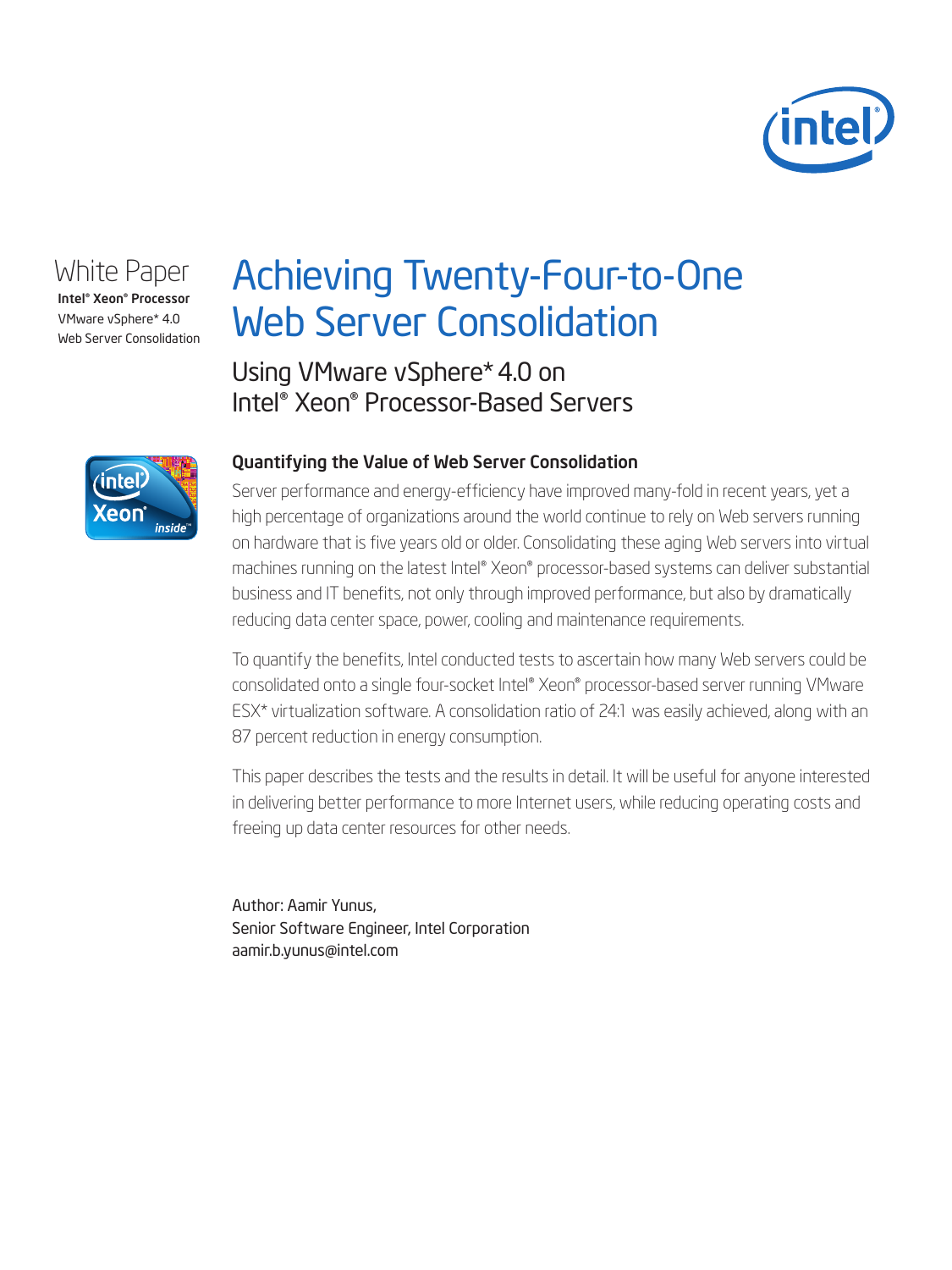### The Performance Benchmark

Web workload is a useful benchmark for gauging the performance of Web servers. It provides a workload that stresses all aspects of the system under test, including CPU, disk I/O and network resources. (To help exercise the disk and network subsystems, Web workload uses long files, which are typical in online support requests.)

Essential components of Web workload include:

- •A Web server
- •A back-end application server/database server (BeSim)
- Client systems to generate the load. PHP or JavaServer Pages\* (JSP) can be used to generate dynamic Web content

Web workload performance is measured as the maximum number of simultaneous user sessions a Web server can support while meeting the following quality of service requirements:

- 95 percent of page requests must come back within 3 seconds
- 99 percent of page requests must come back within 5 seconds

#### Test Configurations

Two test environments were set up. The first was used to measure Web workload performance on a dedicated physical server running a single instance of the Web server software. The second was used to measure performance on a virtualized physical server running multiple instances of the Web server software.



Figure 1. Test Configuration for the Dedicated Web Server. Performance was measured for a two-socket Intel® Xeon® processor 3.60 GHz-based server running a single instance of Microsoft IIS.\*

#### Dedicated Web Server

The setup for the dedicated Web server test is shown in Figure 1. The Web server hardware and software were configured to provide a server environment similar to the solutions that are widely deployed in today's production environments.

- The Web server hardware consisted of a two-socket Intel® Xeon® processor 3.60 GHz-based server with 4 GB of memory. It was connected to 256 GB of high-speed storage and had 1 Gbps of network bandwidth to support traffic among the Web server, the BeSim server and the client system.
- **The Web server software** consisted of Microsoft Internet Information Services\* (IIS) running on the Microsoft Server 2003\* operating system. This software was used because it represents today's most widely deployed Web server software environment.

Detailed configurations for all test configurations are shown in Table 1, on page 4.

#### Consolidated Web Server

The setup for the consolidated Web server test is shown in Figure 2.

• The Web server hardware consisted of a four-socket system configured with the Intel Xeon processor X7560.∆ Memory was increased to 256 GB and storage capacity to 1.5 TB to handle the increased requirements of the consolidated environment. Since total client traffic was found to exceed 2.5 Gbps, a 10 Gigabit Ethernet network adapter was used. A separate 1 Gigabit Ethernet adapter was used to support communications between the Web server and the BeSim server.



Figure 2. Test Configuration for the Consolidated Web Server. Performance was measured for a single Intel® Xeon® processor X7560 series-based server running VMware ESX\* Server 4.0 and twenty-four instances of Microsoft IIS.\*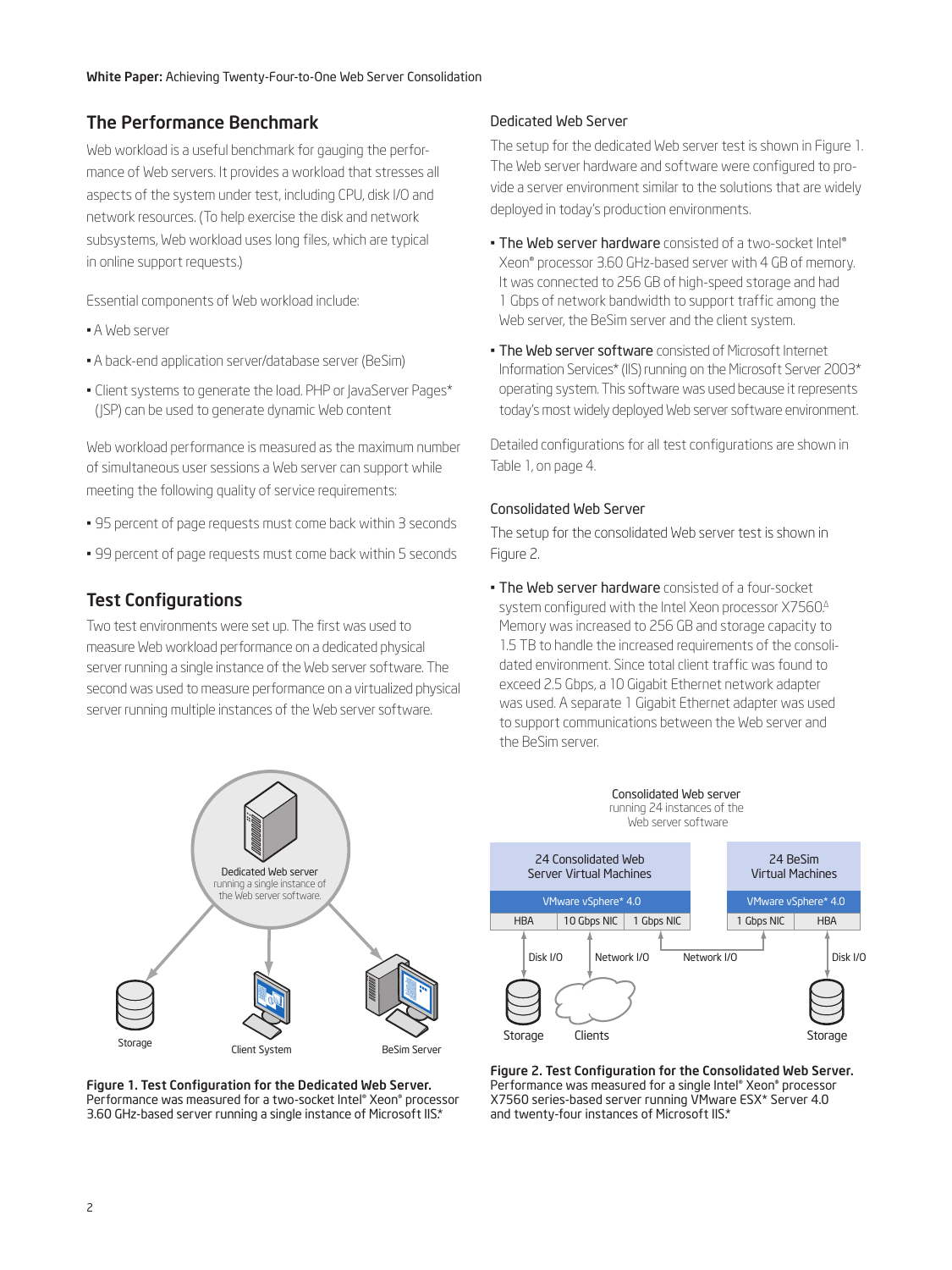- **The virtualization software** in the primary test was VMware ESX Server 4.0. Twenty-four virtual machines (VMs) were created on the physical Web server to run the Web server software. Each VM was allocated two virtual CPUs and 4 GB of memory.
- The Web server software consisted of twenty-four instances of Microsoft Internet Information Services (IIS) and the Microsoft Windows Server 2008 operating system running in the twenty-four VMs. Other software configurations within each VM were the same as for the dedicated server, equating to a simple consolidation of existing production Web servers onto the new physical server.

VMware ESX Server was also used to create twenty-four VMs on the back-end application and database server, one VM for each instance of BeSim. Resource utilization for BeSim virtual machines is so low that all twenty-four instances could have been run on the system under test, which would have eliminated the need for a separate, back-end server. This would have provided another level of consolidation and additional power savings. However, the run rules for Web workload require that BeSim be hosted on a separate system.

#### Test Results

#### Twenty-Four-to-One Consolidation

The consolidated Intel Xeon processor X7560-based server running VMware ESX Server 4.0 increased performance by a factor of twenty-four compared with the dedicated Intel Xeon processor 3.60 GHz-based server (Figure 3). The dedicated server was able to support 750 simultaneous Web workload users, while satisfying the stipulated quality of service requirements. The Intel Xeon processor X7560-based server was able to support 18,000 simultaneous users, while delivering the same quality of service.

#### Almost \$5,800 Annual Cost Savings

Power consumption per 18,000 users was dramatically reduced for the consolidated Web server.

- The dedicated Web server consumed an average of 319 watts to support 750 Web workload users. It would take twenty four of these dedicated servers to support 18,000 users, and those servers would consume 24x319 watts = 7,656 watts.
- The consolidated Web server consumed 1,011 watts to support 18,000 users, reducing power consumption by 6,645 watts.



Figure 3. Web Workload Performance Comparison. The Intel® Xeon® processor X7560-based server running VMware ESX\* Server 4.0 was able to support 24 times as many Web Workload users as the dedicated Intel Xeon processor 3.60 GHz-based server.

The potential cost savings are substantial. Assuming the Web servers operate 24/7, the twenty-four dedicated servers would consume a total of 67,067 kilowatt hours per year. At 10 cents per kilowatt hour, that would create an annual energy bill of \$6,707. The same calculation for the consolidated Web server would yield an annual energy bill of just \$886, delivering yearly savings of \$5,821.

Of course, those savings don't include cooling costs which could be reduced by a comparable amount, depending on the cooling infrastructure and data center policies. At the very least, the consolidated Web server environment would reduce the load on the cooling system, which would free up cooling resources for other uses.

#### Conclusion

Web servers can be consolidated very efficiently on today's Intel Xeon processor-based servers using VMware ESX 4.0. Based on our tests with Web workload, we were able to consolidate twenty-four Web servers on a standard four-socket system and reduce power consumption by 87 percent. This level of consolidation would not only free up data center space, but could also save more than \$5,821 annually in energy costs alone.

Additional savings could be realized through reduced cooling requirements and system maintenance costs. IT organizations could also take advantage of VMware management tools to balance workloads, simplify management and improve availability through automatic failover.